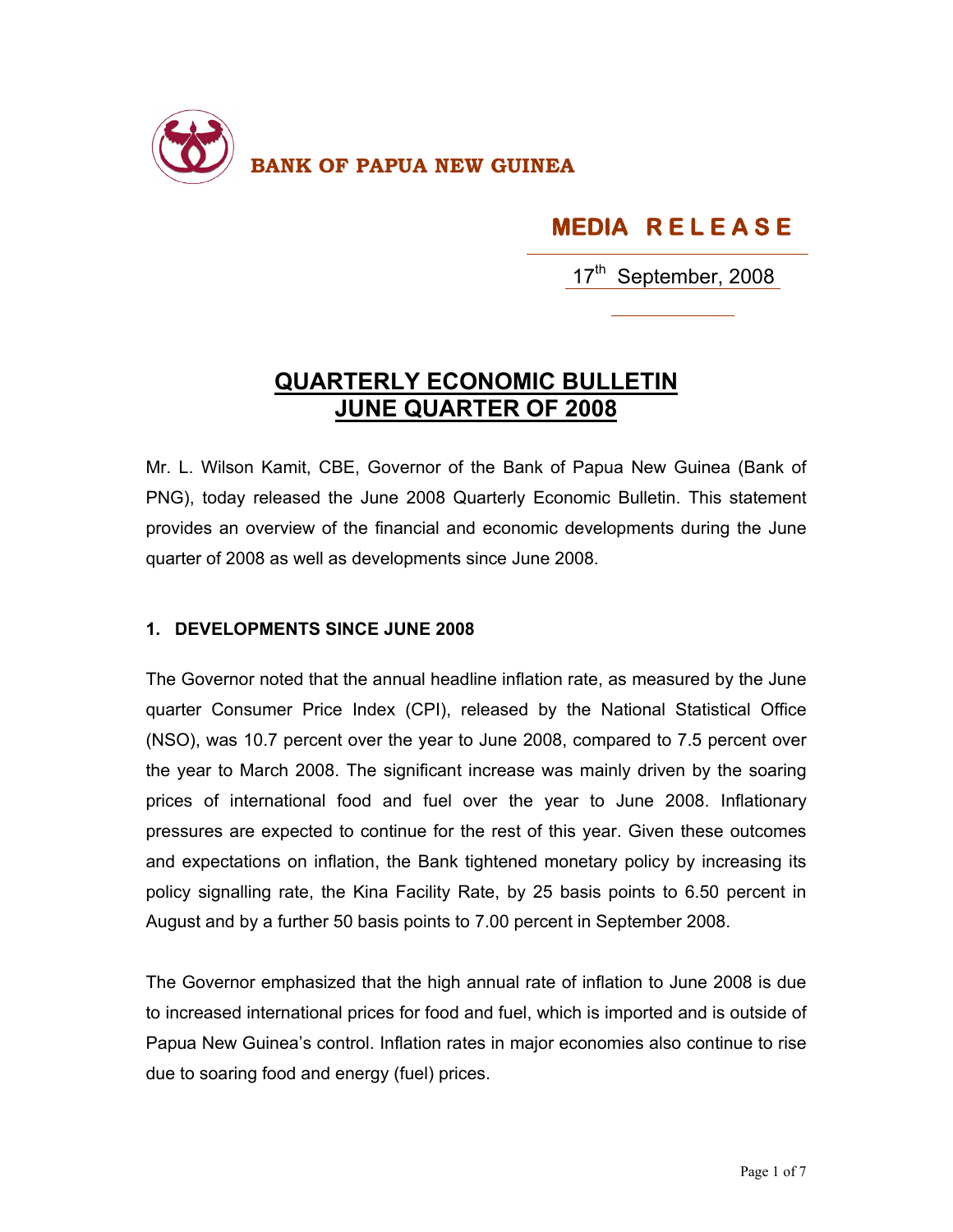The financial market crisis that started in the United States (US) and United Kingdom continued to result in low levels of lending in the major industrialised economies, which added to expectations of a slowdown in global economic growth. Economic indicators released in August suggested that the US is better positioned to avoid a recession while some economies in the Euro area have shown signs of entering a recession. While many commodity prices retreated from their series of record highs, they still remain high by historical standards. Crude oil prices fell below US\$120 for the first time in three months on the  $4<sup>th</sup>$  of August 2008. Lower demand from China and other slowing economies and increased supplies from the Organisation of Petroleum Exporting Countries (OPEC) contributed to the fall in oil prices. Other commodities, such as copper, also experienced decline in prices.

The kina has appreciated against the US dollar from US\$0.3760 at the end of June 2008 to US\$0.3860 as at  $12<sup>th</sup>$  September 2008. The appreciation of the kina reflects the high inflows of export receipts, including mineral taxes and the Central Bank's intervention in the foreign exchange market. From the end of June to the  $12<sup>th</sup>$ September 2008 the US dollar appreciated against the pound sterling, the Australian dollar and the euro. The kina appreciated against the Australian dollar from A\$0.3906 at the end of June 2008 to A\$0.4798 at  $12<sup>th</sup>$  September 2008. As a result the level of foreign exchange reserves increased from K6,389.7 (US\$2,434.5) million at the end of June 2008 to K6,454.1 (US\$2,523.5) million on the  $12<sup>th</sup>$  of September 2008.

The commercial bank's Indicator Lending Rate (ILR) spread increased from 8.95 - 9.50 percent at the end of June 2008 to 8.95-9.70 percent on the 1<sup>st</sup> September. Domestic interest rates, especially the 28 day Central Bank Bill (CBB) rate increased reflecting the tightening stance of monetary policy however, other domestic market interest rates continue to lag behind due to the high level of liquidity in the banking system. Lending to the private sector continued to increase due to the low interest rate environment.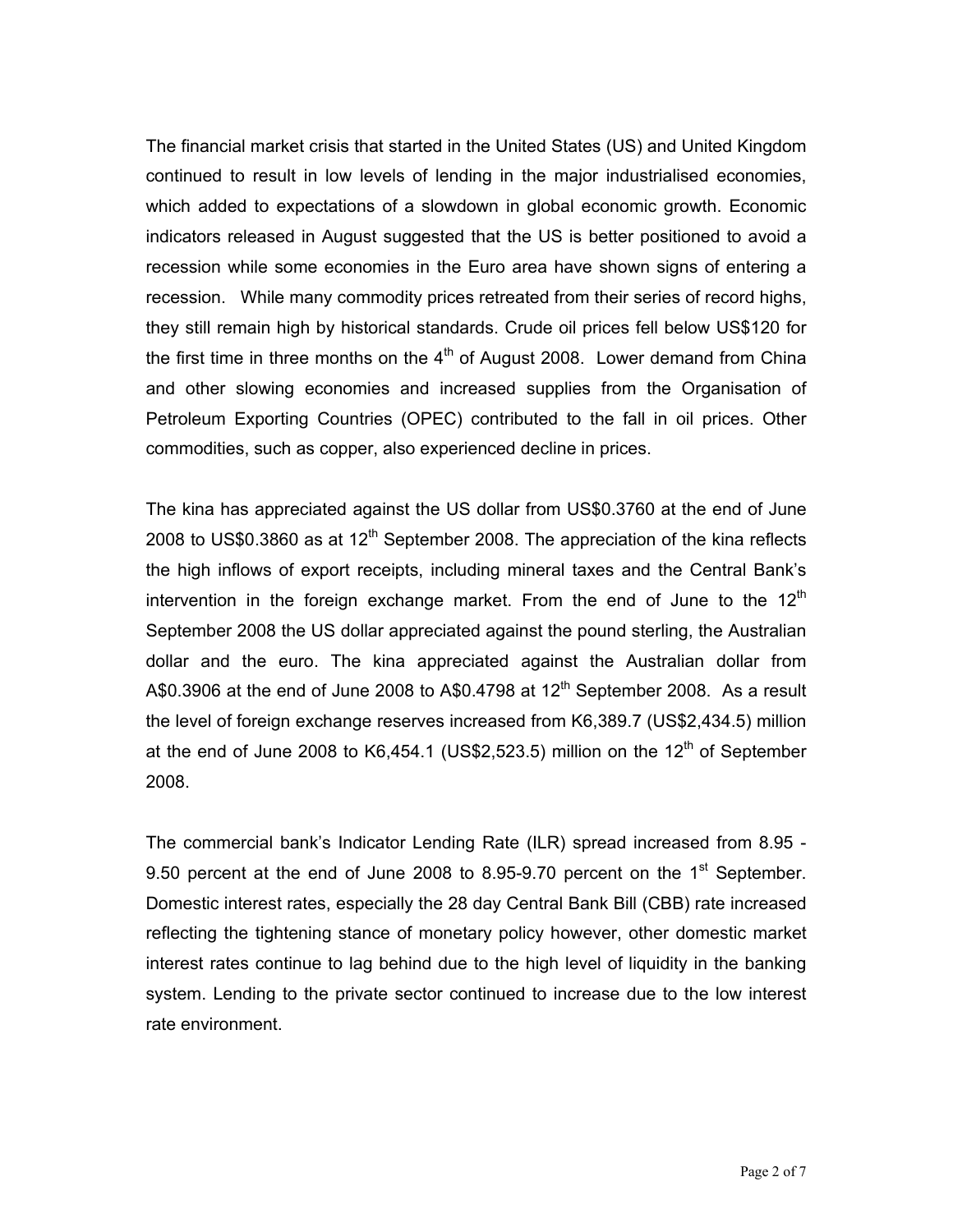## **2. OVERVIEW OF THE DEVELOPMENTS IN THE JUNE QUARTER OF 2008**

Economic indicators available to the Bank of Papua New Guinea (the Bank) show that economic activity continued to grow in the first half of 2008. This is evident in: growth in the level of employment, a large surplus in the trade account due to high international prices and increased production of most agricultural and mineral export commodities, higher lending to the private sector, increased Government spending and increased sales in the private sector. Inflation increased significantly in the June quarter of 2008 as a result of high international fuel and food prices and increased aggregate domestic demand. These, combined with high growth in monetary aggregates and expectations of continued inflationary pressures prompted the Bank to tighten monetary policy in June 2008. The kina appreciated against the US dollar and depreciated against the Australian dollar and resulted in the Trade Weighted Index (TWI) appreciating by 1.3 percent in the June quarter. Any favourable impact on inflation by this exchange rate movement was more than offset by high imported inflation. The Bank is concerned about the inflationary pressures and will take appropriate actions for its monetary policy.

Data obtained from the Bank of PNG's Business Liaison Survey (BLS) shows that the total nominal value of sales in the private sector increased by 15.0 percent in the March quarter of 2008, compared to a decline of 1.5 percent in the December quarter of 2007. Excluding the mineral sector, the total nominal value of sales increased by 6.6 percent in the March quarter of 2008. The increase was in all sectors, except the wholesale and transportation sectors. By region, increases in the total nominal value of sales were in the Southern, NCD, Momase and Islands regions, while the Morobe and Highlands regions recorded decreases. Over the twelve months to March 2008, the total nominal value of sales increased by 8.0 percent.

The Bank's Employment Index for the June quarter of 2008 indicated that the total level of employment in the formal private sector increased by 3.3 percent in the June quarter of 2008, compared to an increase of 2.0 percent in the previous quarter. Excluding the mineral sector, the level of employment increased by 3.4 percent in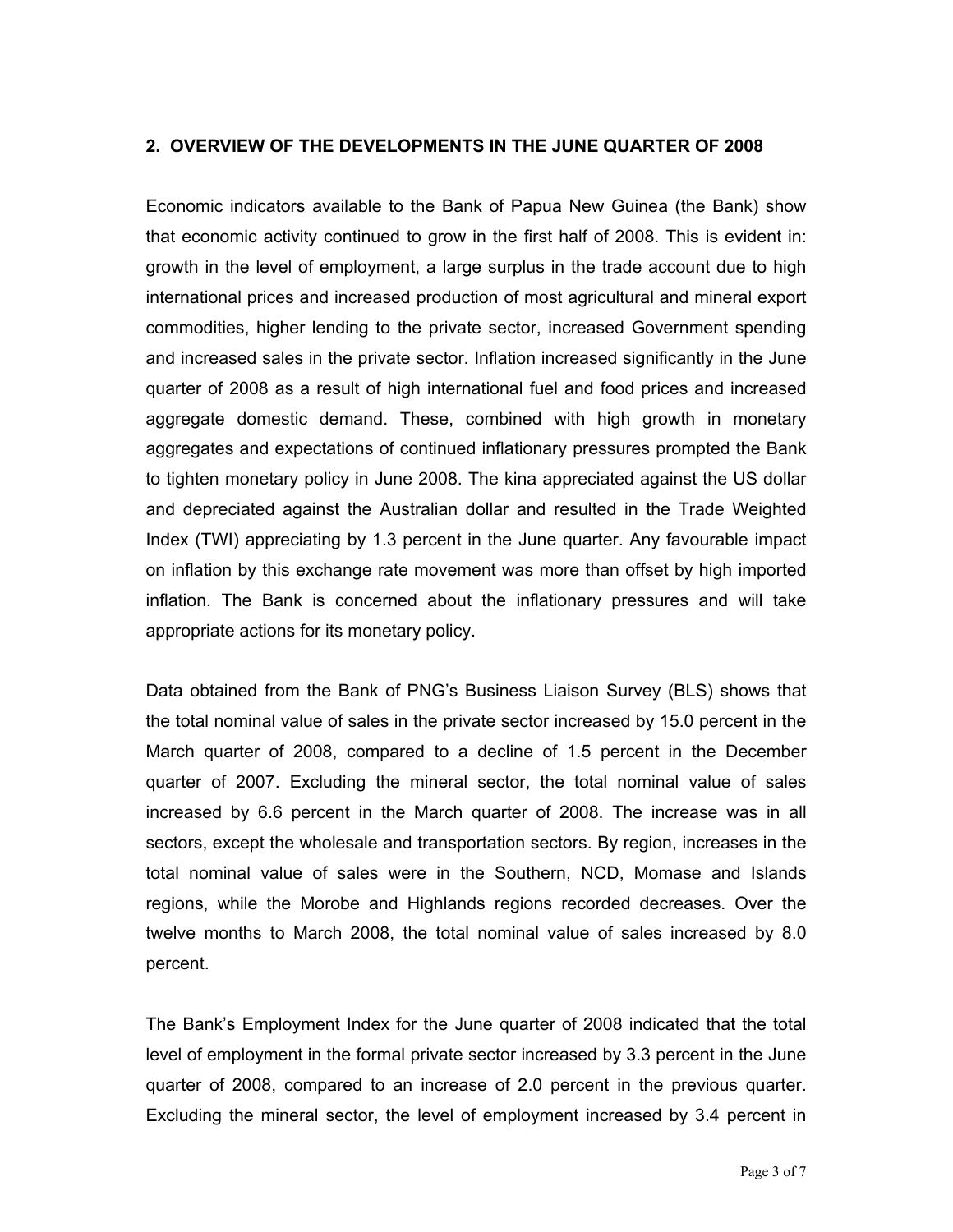the June quarter of 2008, compared to an increase of 2.9 percent in the previous quarter. All sectors recorded increases in employment levels, except the building and construction sector, which recorded a marginal decline. By region, all regions recorded increases. Over the year to the June 2008, the level of employment, excluding the mineral sector, increased by 8.2 percent.

Quarterly headline inflation, as measured by the Consumer Price Index (CPI), increased by 3.7 percent in the June quarter of 2008, compared to an increase of 3.1 percent in the previous quarter. This outcome was due to higher prices in all expenditure groups, except 'Clothing and footwear'. The annual headline inflation was 10.7 percent in the June quarter of 2008, compared to an increase of 7.5 percent in the previous quarter. The higher outcome was mainly attributed to higher international food and fuel prices as well as increases in the prices of seasonal produce. As a result, all expenditure groups indicated price increases, mainly in the 'Rents, council charges, fuel and power' and 'Food' expenditure groups. By region, all surveyed urban areas recorded higher prices in the June quarter and over the year to June 2008. The exclusion-based inflation was 3.7 percent in the June quarter of 2008, compared to 2.8 percent in the previous quarter. Trimmed mean inflation was 3.6 percent in the June quarter of 2008, compared to 3.9 percent in the March quarter of 2008.

In the June quarter of 2008, the daily average kina exchange rate appreciated against the US dollar, pound sterling and Japanese yen, while it depreciated against the euro and Australian dollar. The kina appreciated by 3.1 percent against the US dollar, 3.6 percent against the pound sterling and 2.5 percent against the yen. The kina depreciated by 0.9 percent and 1.0 percent against the Australian dollar and euro, respectively during the June quarter. These movements resulted in the daily average Trade Weighted Index (TWI) appreciating by 1.3 percent during the June quarter.

Higher international prices for all mineral and most agricultural export commodities resulted in a 25.5 percent increase in the weighted average kina price of Papua New Guinea's exports in the June quarter of 2008, compared to the corresponding quarter of 2007. There was a 25.8 percent increase in the weighted average kina price of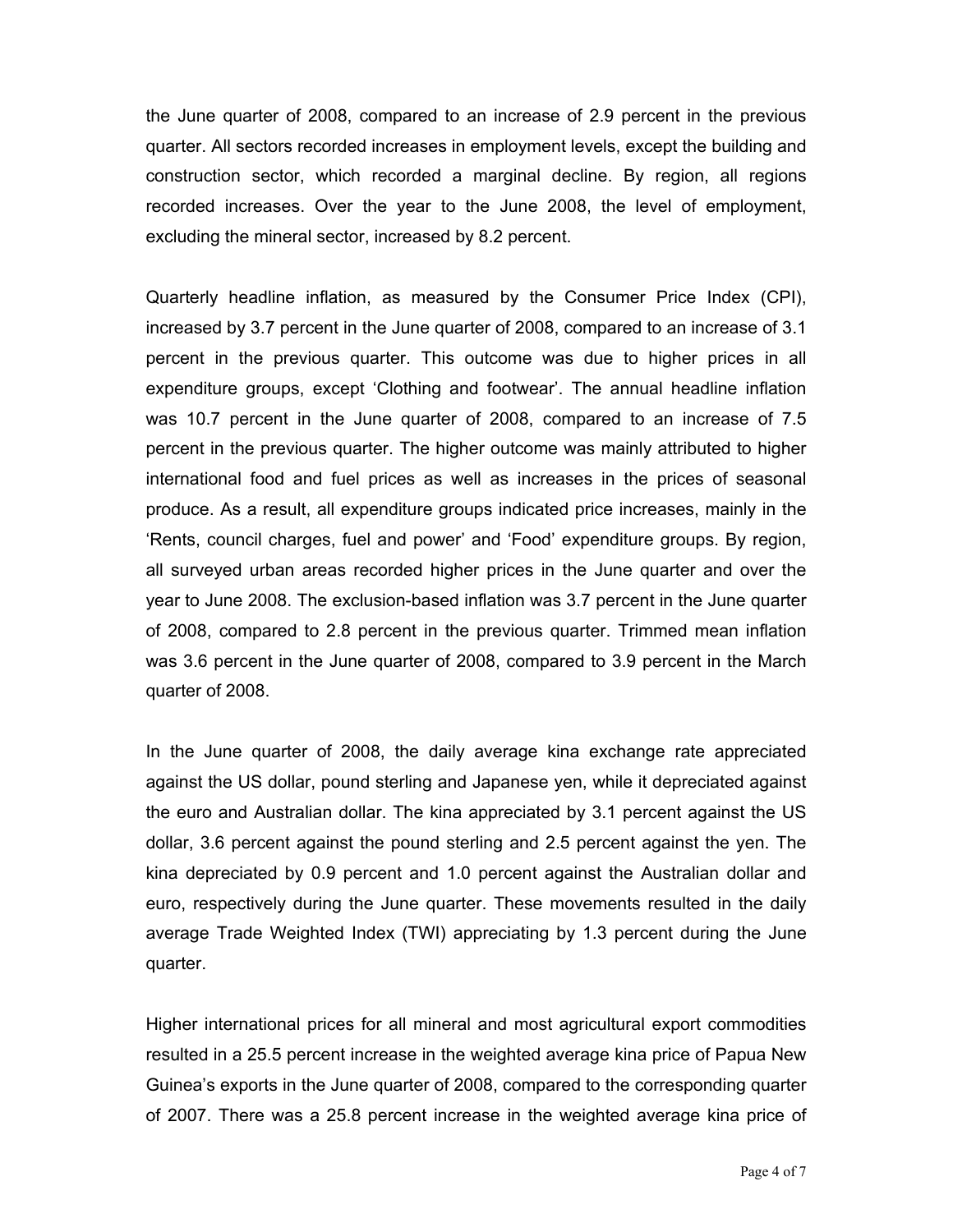mineral exports with higher kina prices of all minerals. For agricultural, log and marine product exports, the weighted average kina price increased by 23.7 percent and was accounted for by higher prices of coffee, cocoa, palm oil, copra, copra oil, rubber and marine products, which more than offset the decline in export prices of tea and logs.

The overall surplus in the balance of payments was K616 million in first six months to June 2008, compared to a lower surplus of K400 million in the corresponding period of 2007. This outcome was due to a higher surplus in the current account, which more than offset a deficit in the capital and financial accounts.

The current account recorded a surplus of K1,149 million in the first six months to June 2008, compared to a surplus of K570 million in the corresponding period of 2007. This outcome was the result of higher trade account surplus and lower net service payments, which more than offset higher net income payments and lower net transfer receipts.

The capital account recorded a net inflow of K18 million in the first six months to June 2008, a decline of 77.8 percent from the corresponding period of 2007, reflecting lower capital transfers.

The financial account recorded a net outflow of K607 million in first six months to June 2008, compared to a net outflow of K297 million in the corresponding period of 2007. This outcome was mainly due to higher net outflow from portfolio investments reflecting investments in short term money market instruments, financial derivative instruments and other investments. The net outflow in other investments is due to a build-up in the net foreign assets of the banking system and foreign currency account balances of resident mineral companies and higher net loan repayments by the Government. These more than offset net inflows from direct investments, reflecting the issuing of new shares abroad by a resident company to raise capital for further expansion.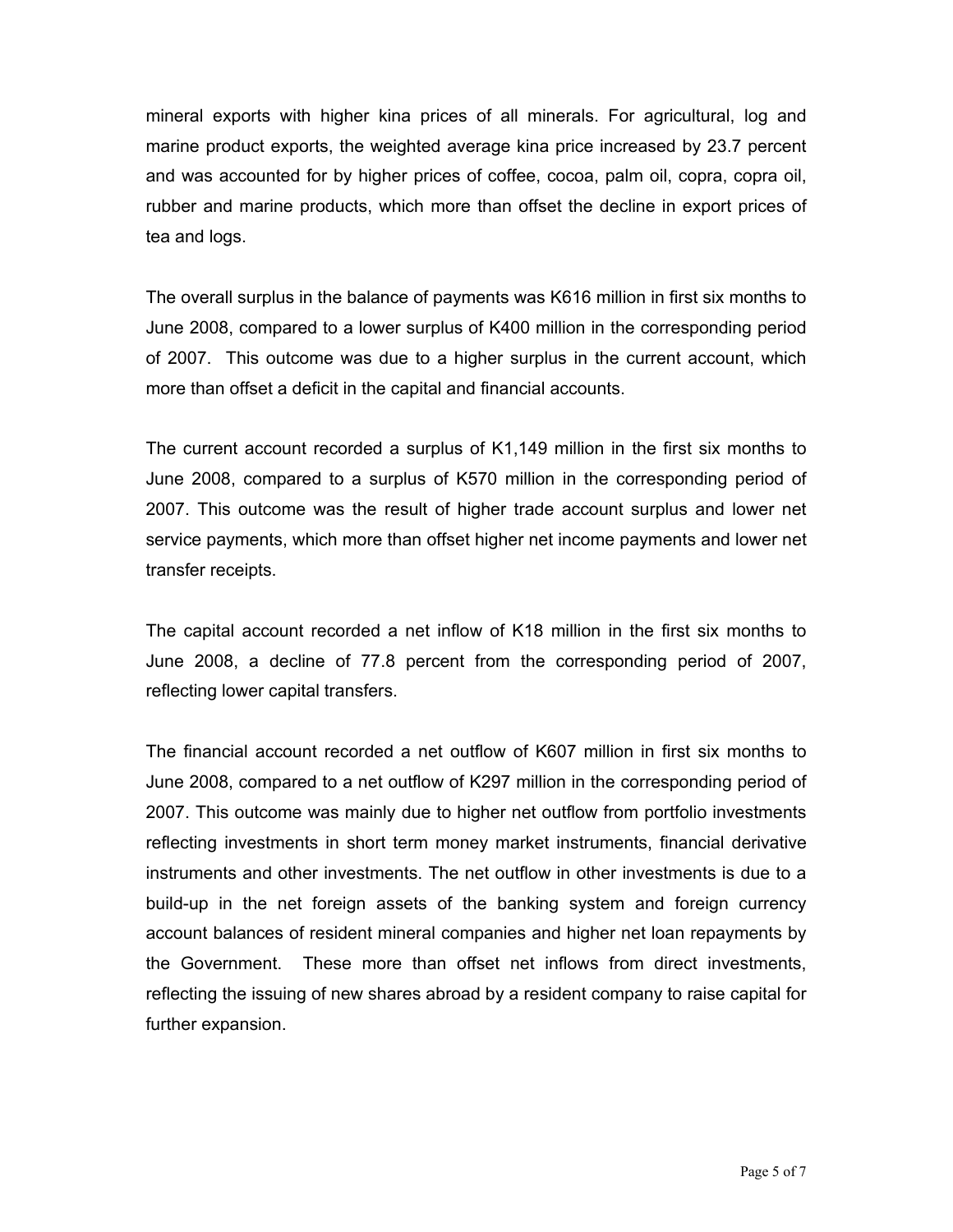The level of gross foreign exchange reserves at the end of June 2008 was K6,567.9 (US\$2,434.5) million, sufficient for 9.3 months of total and 13.5 months of nonmineral import covers.

The Bank of PNG tightened monetary policy in the June quarter of 2008. As a result the Kina Facility Rate (KFR) was increased by 25 basis points to 6.25 percent from 6.00 percent. The dealing margin for the Repurchase Agreements (Repos) was maintained at 100 basis points on both sides of the KFR during the same period. Domestic interest rates for short-term securities showed mixed trends over the quarter.

The Bank continued to utilise its Open Market Operation (OMO) instruments in the conduct of monetary policy over the June quarter of 2008, as both CBBs and Reverse Repos were used to diffuse excess liquidity. As a result, trading in the interbank market increased moderately during the same period. The Cash Reserve Requirement (CRR) and the Minimum Liquid Assets Ratio (MLAR) of commercial banks were maintained at 3.0 percent and 25.0 percent, respectively, over the June quarter of 2008.

The average level of broad money supply (M3\*) increased by 7.0 percent in the June quarter of 2008, compared to an increase of 10.2 percent in the March quarter of 2008. This outcome was due to an increase of 4.7 percent in average net foreign assets of the depository corporations and 11.0 percent increase in average private sector credit, which more than offset a decline of 13.5 percent in average net claims on the Government. Average net domestic claims outstanding, excluding advances to the Central Government and outstanding loans under the Government's agricultural export commodity price support schemes increased by 10.0 percent in the June quarter of 2008, compared to an increase of 11.3 percent in the previous quarter.

Total domestic credit extended by depository corporations to the private sector, public non-financial corporations, Provincial and Local Level Governments and other financial corporations increased by K393.2 million to K4,912.5 million in the June quarter of 2008. This was mainly due to an increase of K388.4 million in private